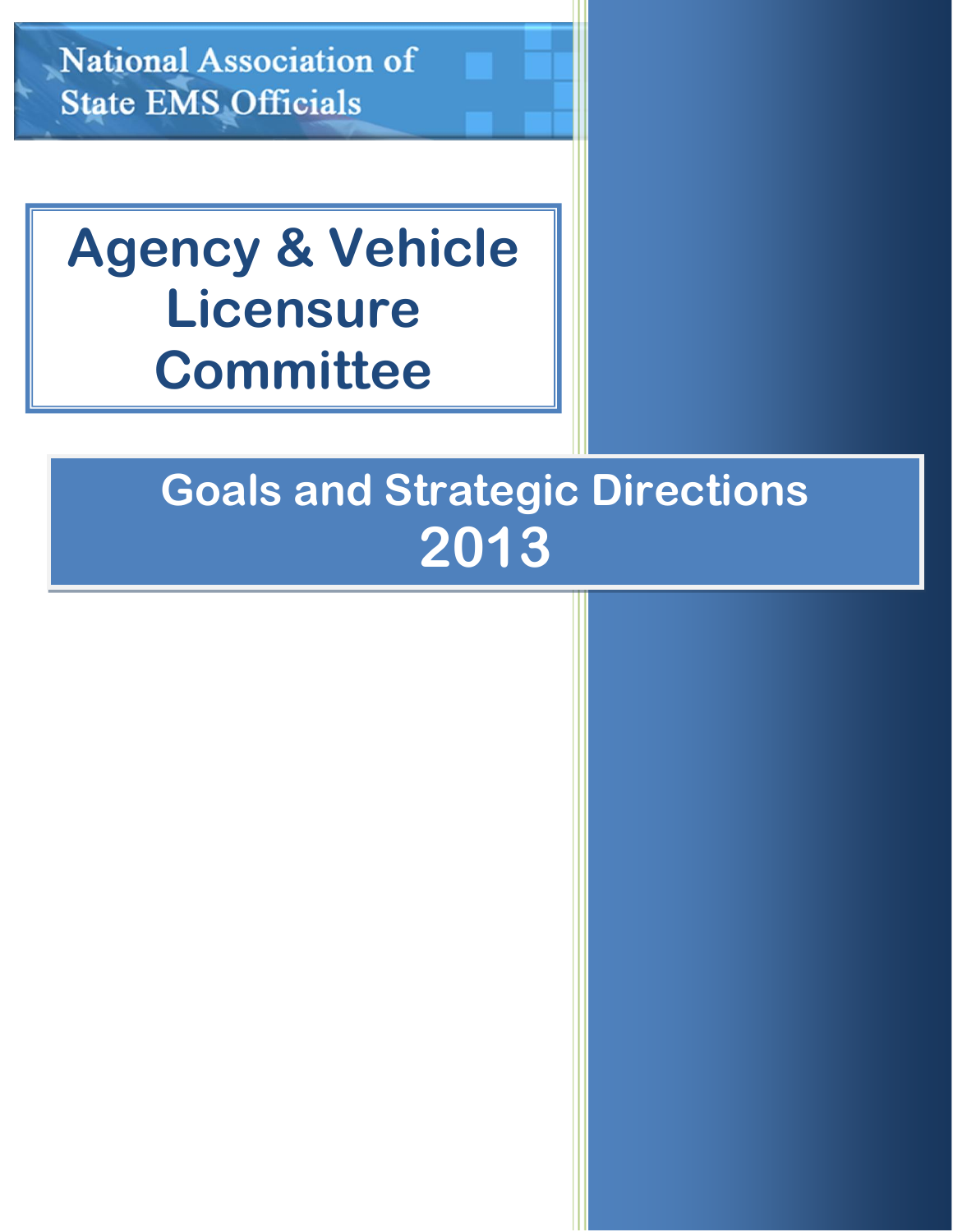## *Goals and Strategic Directions*

The **Agency & Vehicle Licensure Committee** of the National Association of State EMS Officials is committed to identification of standards and promising practices related to states' local EMS agency licensure, and the development of models for states' use in their regulatory practices related to local EMS agency licensure.

*Leadership refers to the role of state EMS offices as "lead agencies" for EMS as well as thoughtful leaders in public policy development. State EMS offices are looked to by the EMS community for guidance and approval, as well as regulation and licensure. NASEMSO works to support EMS officials nationwide in understanding and implementing processes that improve EMS practice and subsequent patient outcomes.*

The Agency & Vehicle Licensure Committee supports leadership under these principal goals:

- $\circ$  Goal #1: develop model regulatory language for state adoption related to the design of ambulances for state promulgation as needed
- $\circ$  Goal #2: Identification of standards and promising practices related to states' local EMS agency licensure

*Systems Development refers to the role of state EMS offices in the development of effective systems of emergency medical care. The growing national awareness of the importance of coordinated systems of care places NASEMSO squarely in a leadership role, demonstrating the need for state offices to coordinate the disparate functions that support effective systems. Such functions include Emergency Medical Dispatch (EMS), communications systems; regional asset coordination in daily operations and in natural and man-made disasters; EMS data collection, analysis and reporting; and ongoing review and refinement of systems operations.*

The Agency & Vehicle Licensure Committee supports systems development under these principal goals:

- $\circ$  Goal #1 Identification of state practices related to education and certification of state EMS employees or contractors with licensure related duties in areas such as investigations or regulatory practices (i.e., how do state EMS offices prepare their employees or contractors to perform inspection or investigation related duties related to agency licensure?).
- $\circ$  Goal #2: Identification of state practices related to complaint management, investigations, sanctions, and administrative actions related to EMS agency licensure and proposed approaches to standardization.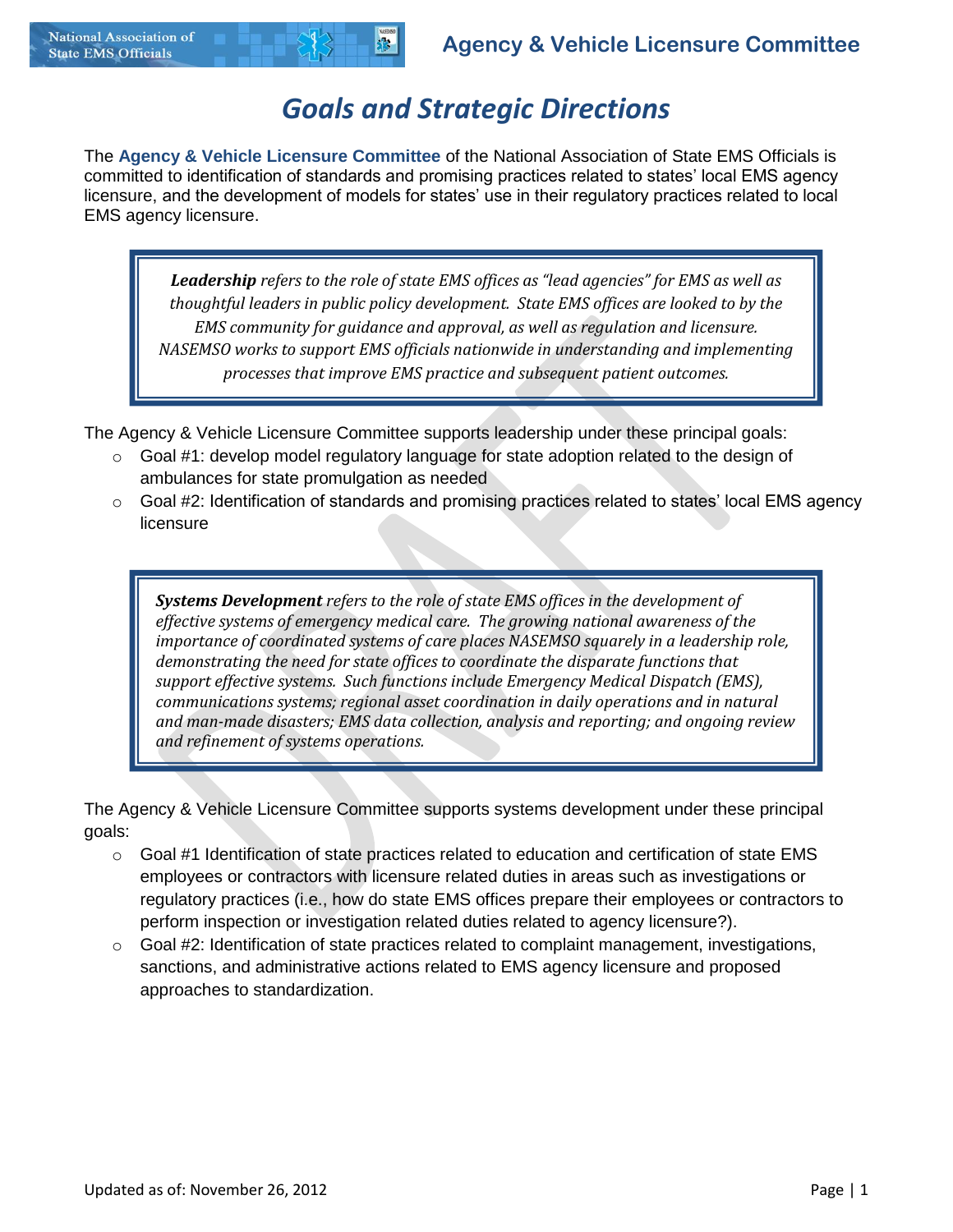*Quality Improvement or "QI" is the process of continually reviewing, assessing and refining practices to improve outcomes. The steps of developing an effective cycle of collecting high quality data, reviewing it in proven multidisciplinary processes, identifying strategies to implement needed changes and communicating them to all stakeholders are the key to QI success, and to subsequently improving patient outcomes.* 

The Agency & Vehicle Licensure Committee supports quality improvement under these principle goals:

o Goals to be developed after structure and process goals are accomplished in order to determine baseline practices and outcomes.

The Agency & Vehicle Licensure Committee 2013 workplan will undertake strategies focused on the following issues:

- [Issue #1] Anticipated Retirement of the GSA KKK Specifications To develop model regulatory language for state adoption related to the design of ambulances, and identify options for vehicle specifications to be included therein for state promulgation as needed. The primary interests driving this proposal relate to safety, cost effectiveness, and reducing state-to-state variation.
- [Issue #2] No NASEMSO Resources on Agency Licensure Despite regulation of local EMS  $\bullet$ agencies being part of the legislative mandate for the majority of states, identification of standards related to states' local EMS agency licensure requirements has not historically been an association activity. This is anticipated to be a resource for states to identify common practices, promising practices, and increased standardization.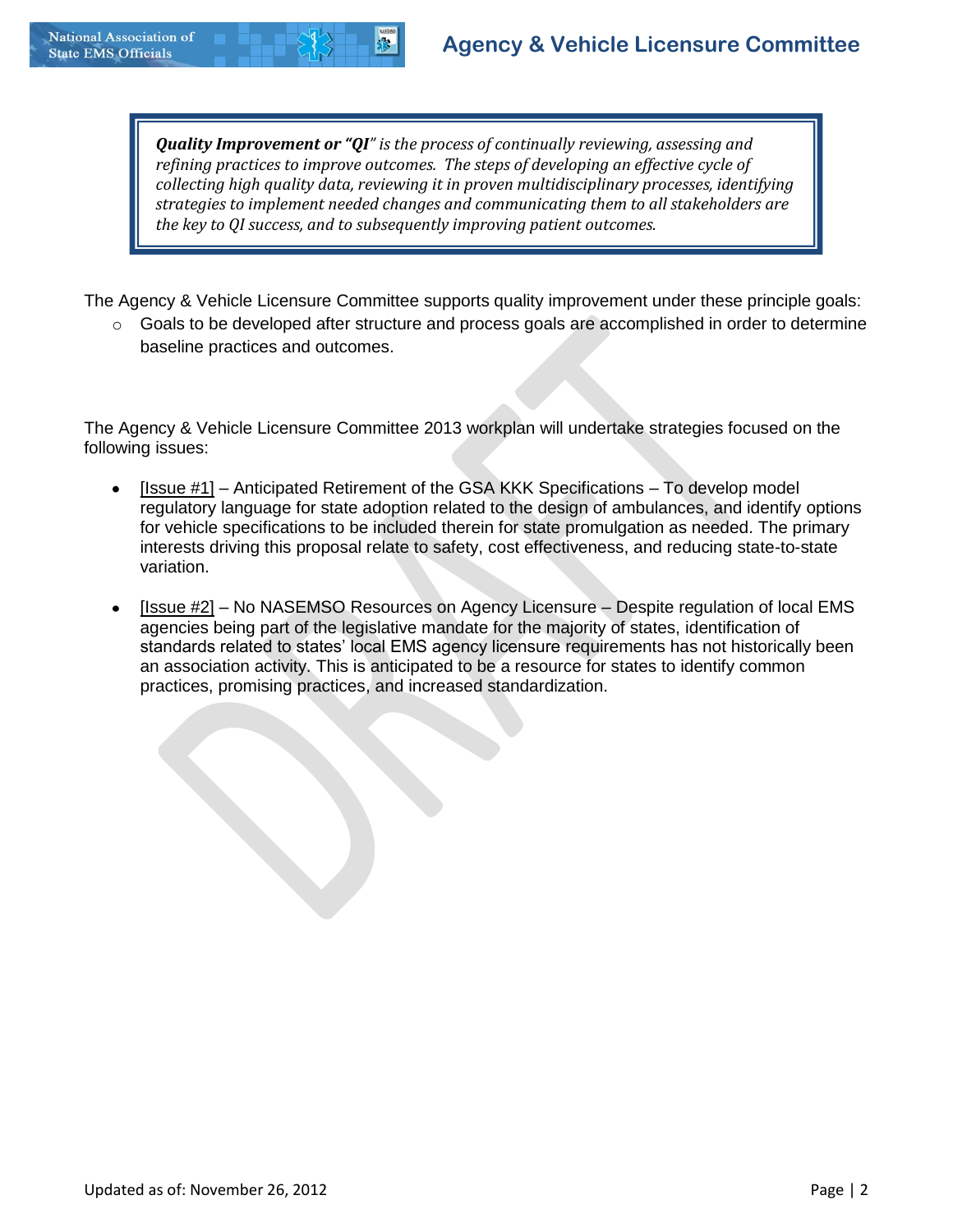

## *2013 Workplan*

#### *Goals, Objectives and Action Steps*

**Goal: Develop model regulatory language for state adoption related to the design of ambulances for state promulgation as needed**

#### **Objective/Strategy**: Develop Model Rules for Ambulance Vehicle Design

**Using a multidisciplinary team including ambulance manufacturers and associations representing ambulance purchasers/users, draft model language that states can use when repealing rules related to the KKK specifications or modifying rules related to ambulance vehicle design in general. This is expected to be an asset to more than 80% of states.**

| <b>Task</b>                                                    |     |     |     |               | <b>Responsibility</b>  |     |     |     | <b>Due Date</b> |         | <b>Done</b> | <b>Budget</b> |            |
|----------------------------------------------------------------|-----|-----|-----|---------------|------------------------|-----|-----|-----|-----------------|---------|-------------|---------------|------------|
| Submit letter to GSA requesting delay of                       |     |     |     |               | Committee/Dia          |     |     |     | 1/15/13         |         |             |               | Staff time |
| cancellation of KKK specs                                      |     |     |     |               |                        |     |     |     |                 |         |             |               |            |
| Submit TIAs to NFPA                                            |     |     |     | $\alpha$      |                        |     |     |     | 1/15/13         |         |             |               | $\epsilon$ |
| Draft model rules                                              |     |     |     | $\epsilon$    |                        |     |     |     | 2/4/13          |         |             |               | $\epsilon$ |
| Present draft to NASEMSO Board                                 |     |     |     |               | <b>Committee Chair</b> |     |     |     | 2/14/13         |         |             |               |            |
| Present Board approved/modified draft to MRAVD<br>Project Team |     |     |     |               |                        |     |     |     | 3/8/13          |         |             |               |            |
| Present MRAVD Project Team feedback to<br><b>NASEMSO Board</b> |     |     |     |               | <b>Committee Chair</b> |     |     |     | 4/11/13         |         |             |               |            |
| Disseminate draft to membership                                |     |     |     |               | Committee Chair/Dia    |     |     |     | 4/30/13         |         |             |               | $\epsilon$ |
| Publish final model rules                                      |     |     |     | Committee/Dia |                        |     |     |     |                 | 5/31/13 |             |               | $\epsilon$ |
|                                                                |     |     |     |               |                        |     |     |     |                 |         |             |               |            |
| Task                                                           | Jan | Feb | Mar | Apr           | May                    | Jun | Jul | Aug | Sep             | Oct     | Nov         | Dec           | done       |
| Submit letter to GSA                                           |     |     |     |               |                        |     |     |     |                 |         |             |               |            |
| requesting delay of                                            |     |     |     |               |                        |     |     |     |                 |         |             |               |            |
| cancellation of KKK specs                                      |     |     |     |               |                        |     |     |     |                 |         |             |               |            |
| Submit TIAs to NFPA                                            |     |     |     |               |                        |     |     |     |                 |         |             |               |            |
| Draft model rules                                              |     |     |     |               |                        |     |     |     |                 |         |             |               |            |
| Present draft to NASEMSO                                       |     |     |     |               |                        |     |     |     |                 |         |             |               |            |
| <b>Board</b>                                                   |     |     |     |               |                        |     |     |     |                 |         |             |               |            |
| <b>Present Board</b>                                           |     |     |     |               |                        |     |     |     |                 |         |             |               |            |
| approved/modified draft to                                     |     |     |     |               |                        |     |     |     |                 |         |             |               |            |
| <b>MRAVD Project Team</b>                                      |     |     |     |               |                        |     |     |     |                 |         |             |               |            |
| Present MRAVD Project                                          |     |     |     |               |                        |     |     |     |                 |         |             |               |            |
| Team feedback to                                               |     |     |     |               |                        |     |     |     |                 |         |             |               |            |
| <b>NASEMSO Board</b>                                           |     |     |     |               |                        |     |     |     |                 |         |             |               |            |
| Disseminate draft to                                           |     |     |     |               |                        |     |     |     |                 |         |             |               |            |
| membership                                                     |     |     |     |               |                        |     |     |     |                 |         |             |               |            |
| Publish final model rules                                      |     |     |     |               |                        |     |     |     |                 |         |             |               |            |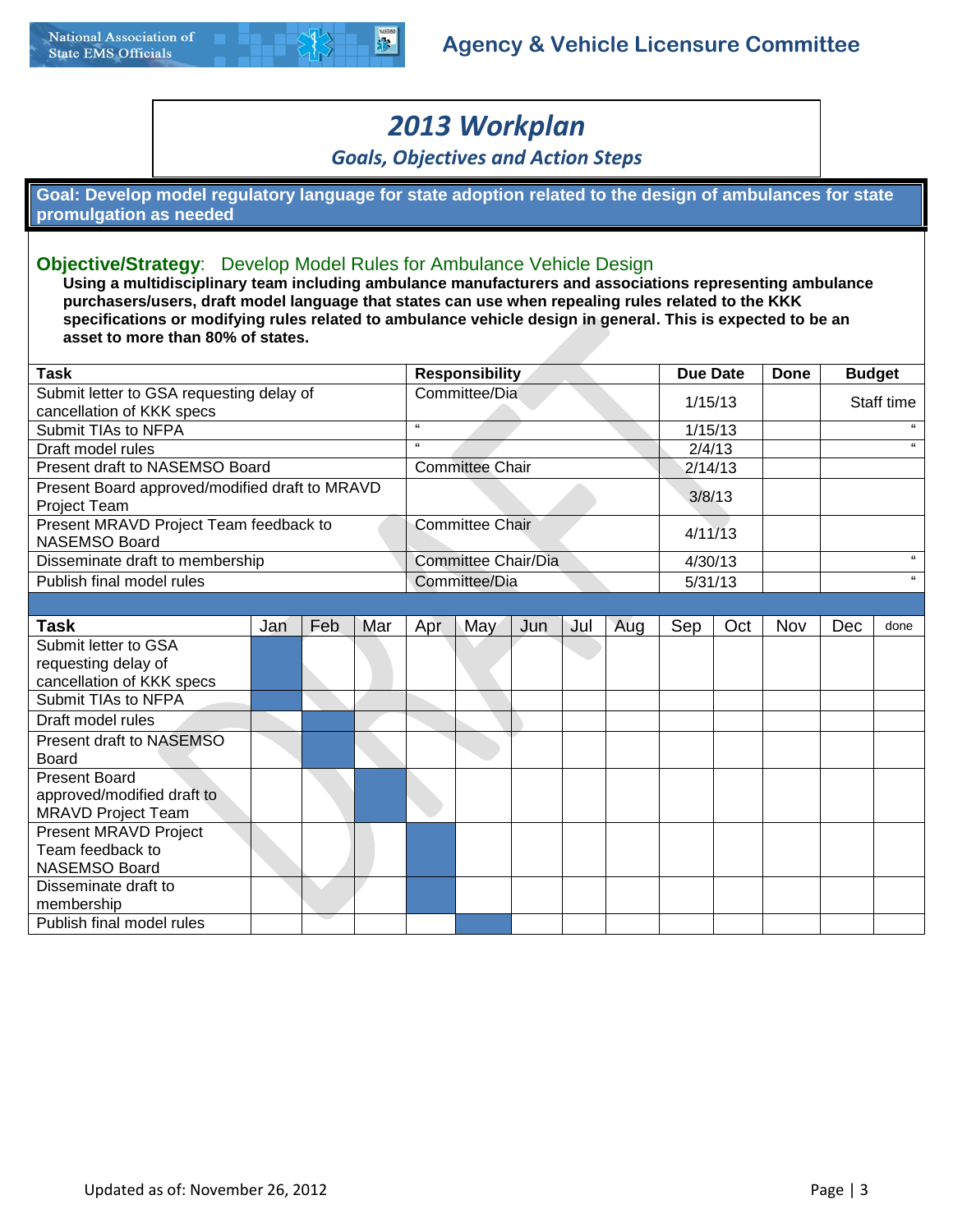

## *2013 Workplan*

*Goals, Objectives and Action Steps*

**Goal: Identification of standards and promising practices related to states' local EMS agency licensure**

#### **Objective/Strategy**: Tabulate State Requirements Related to Local EMS Agency Licensure

**Identify standards related to states' local EMS agency licensure requirements for new/initial agency license for ground 911 response**

| <b>Task</b>                                          |     |     |     |         | <b>Responsibility</b>  |     |     |     | Due Date |          | <b>Done</b> | <b>Budget</b> |            |
|------------------------------------------------------|-----|-----|-----|---------|------------------------|-----|-----|-----|----------|----------|-------------|---------------|------------|
| Identify master list of likely/possible standards    |     |     |     |         | Committee/Dia          |     |     |     | 5/31/13  |          |             |               | Staff time |
| Develop survey instrument                            |     |     |     |         | Committee/Dia/Rachael  |     |     |     | 6/30/13  |          |             |               | $\epsilon$ |
| Launch survey                                        |     |     |     | Rachael |                        |     |     |     |          | 7/15/13  |             |               | $\epsilon$ |
| Collect responses                                    |     |     |     | Rachael |                        |     |     |     | 9/15/13  |          |             |               | $\epsilon$ |
| Perform graphical analysis of responses              |     |     |     | Rachael |                        |     |     |     |          | 10/15/13 |             |               | $\epsilon$ |
| Distribute survey report                             |     |     |     |         | <b>Committee Chair</b> |     |     |     |          | 11/1/13  |             |               |            |
|                                                      |     |     |     |         |                        |     |     |     |          |          |             |               |            |
| <b>Task</b>                                          | Jan | Feb | Mar | Apr     | May                    | Jun | Jul | Aug | Sep      | Oct      | Nov         | Dec           | done       |
| Identify master list of<br>likely/possible standards |     |     |     |         |                        |     |     |     |          |          |             |               |            |
| Develop survey instrument                            |     |     |     |         |                        |     |     |     |          |          |             |               |            |
| Launch survey                                        |     |     |     |         |                        |     |     |     |          |          |             |               |            |
| Collect responses                                    |     |     |     |         |                        |     |     |     |          |          |             |               |            |
| Perform graphical analysis of<br>responses           |     |     |     |         |                        |     |     |     |          |          |             |               |            |
| Distribute survey report                             |     |     |     |         |                        |     |     |     |          |          |             |               |            |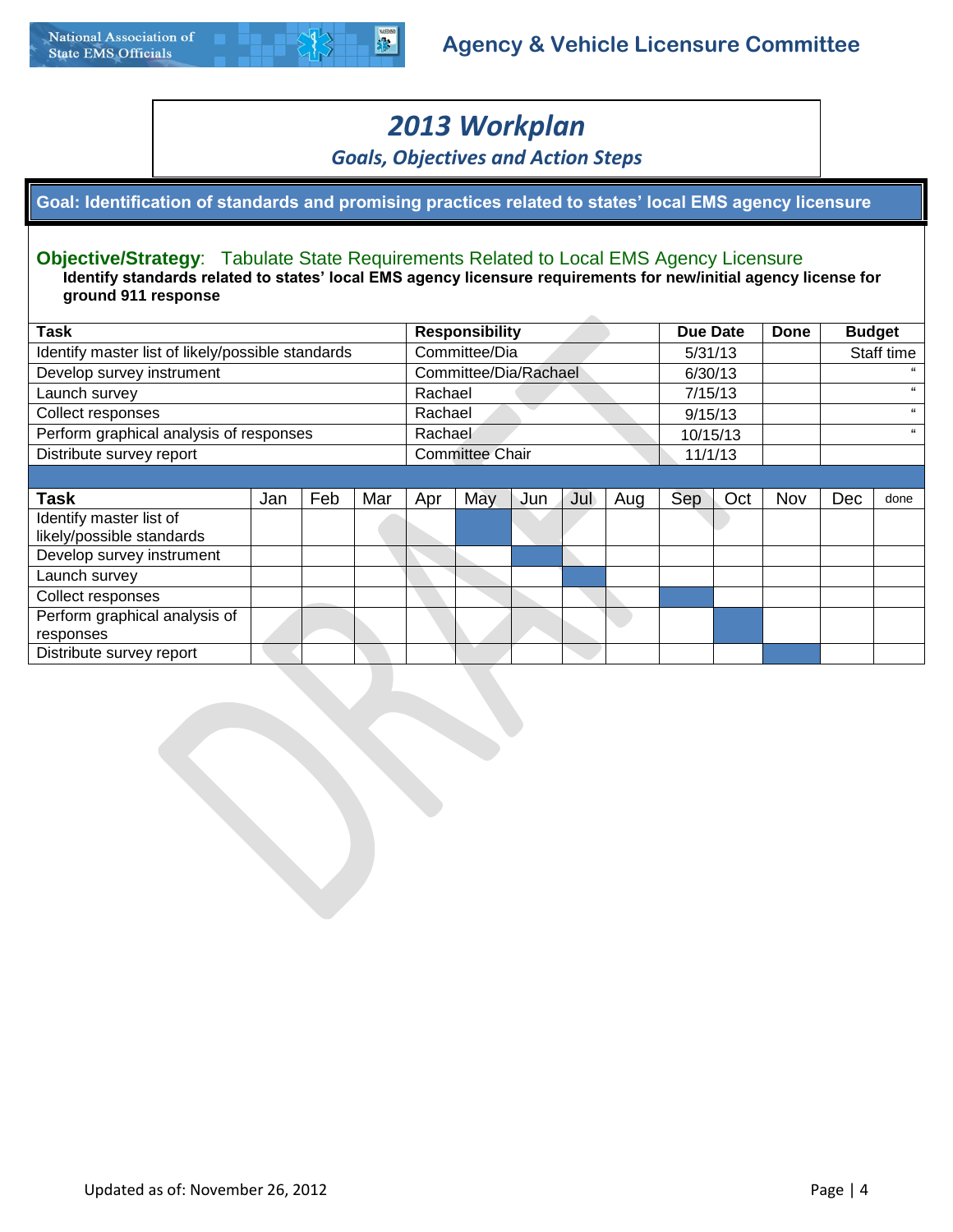

**Parked Issues** – Numerous issues and strategies are on the council's radar, but are currently parked due to various reasons – awaiting completion of dependant activities; currently no champions to assign this to; limited funding, etc.

As practical, these will be moved up into the 2013 workplan or carried into the next year.

**Goal: Identification of standards and promising practices related to states' local EMS agency licensure**

#### **Objective/Strategy**: Tabulate State Requirements Related to Local EMS Agency Licensure

**Identify standards related to states' local EMS agency licensure requirements for maintenance and renewal of a local EMS agency license for ground 911 response**

| <b>Task</b>                                  |     |     |     |     | <b>Responsibility</b> |     |     |     | <b>Due Date</b> |     | Done | <b>Budget</b> |      |
|----------------------------------------------|-----|-----|-----|-----|-----------------------|-----|-----|-----|-----------------|-----|------|---------------|------|
| Not necessary until objective becomes active |     |     |     |     |                       |     |     |     |                 |     |      |               |      |
|                                              |     |     |     |     |                       |     |     |     |                 |     |      |               |      |
|                                              |     |     |     |     |                       |     |     |     |                 |     |      |               |      |
| <b>Task</b>                                  | Jan | Feb | Mar | Apr | May                   | Jun | Jul | Aug | Sep             | Oct | Nov  | Dec           | done |
| Cut and paste tasks from<br>above            |     |     |     |     |                       |     |     |     |                 |     |      |               |      |
|                                              |     |     |     |     |                       |     |     |     |                 |     |      |               |      |

**Goal: Identification of standards and promising practices related to states' local EMS agency licensure**

#### **Objective/Strategy**: Tabulate State Requirements Related to Local EMS Agency Licensure

**Identify standards related to states' local EMS agency licensure requirements for new/initial agency license for helicopter EMS 911 response**

| Task                                         |     |     |     |     | <b>Responsibility</b> |     |     |     | <b>Due Date</b> |     | Done | <b>Budget</b> |      |
|----------------------------------------------|-----|-----|-----|-----|-----------------------|-----|-----|-----|-----------------|-----|------|---------------|------|
| Not necessary until objective becomes active |     |     |     |     |                       |     |     |     |                 |     |      |               |      |
|                                              |     |     |     |     |                       |     |     |     |                 |     |      |               |      |
|                                              |     |     |     |     |                       |     |     |     |                 |     |      |               |      |
| <b>Task</b>                                  | Jan | Feb | Mar | Apr | May                   | Jun | Jul | Aug | Sep             | Oct | Nov  | Dec           | done |
| Cut and paste tasks from<br>above            |     |     |     |     |                       |     |     |     |                 |     |      |               |      |
|                                              |     |     |     |     |                       |     |     |     |                 |     |      |               |      |

#### **Goal: Identification of standards and promising practices related to states' local EMS agency licensure**

**Objective/Strategy**: Tabulate State Requirements Related to Local EMS Agency Licensure **Identify standards related to states' local EMS agency licensure requirements for maintenance and renewal of a helicopter EMS agency license for 911 response**

| Task                                              | <b>Responsibility</b> | <b>Due Date</b> | <b>Done</b> | Budae |
|---------------------------------------------------|-----------------------|-----------------|-------------|-------|
| Not necessary<br>' until obiective becomes active |                       |                 |             |       |
|                                                   |                       |                 |             |       |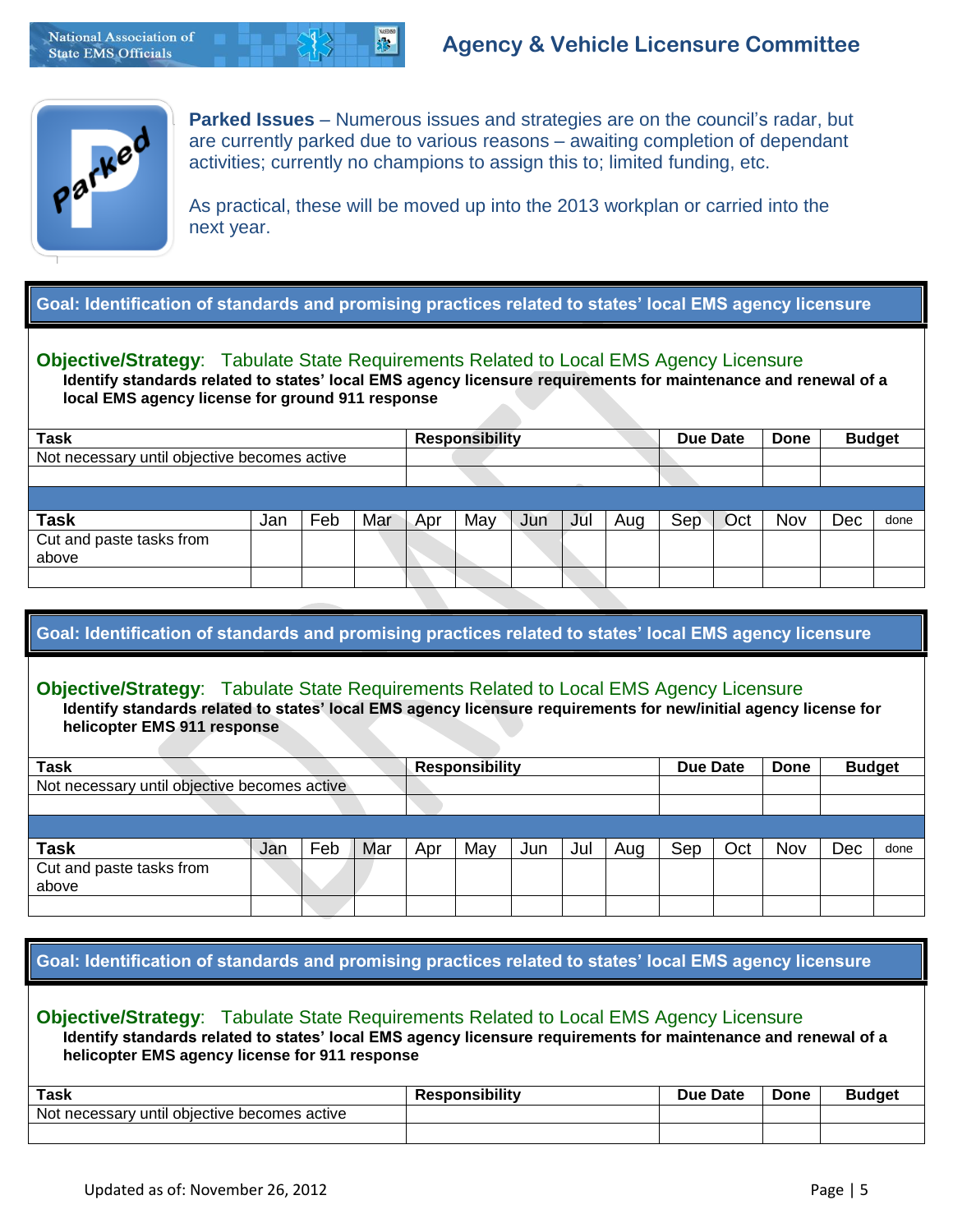

## **Agency & Vehicle Licensure Committee**

| <b>Task</b>                       | Jan | Feb | Mar | Apr | May | Jun | Jul | Aug | Sep | Oct | Nov | Dec | done |
|-----------------------------------|-----|-----|-----|-----|-----|-----|-----|-----|-----|-----|-----|-----|------|
| Cut and paste tasks from<br>above |     |     |     |     |     |     |     |     |     |     |     |     |      |
|                                   |     |     |     |     |     |     |     |     |     |     |     |     |      |

**Goal: Identification of state practices related to education and certification of state EMS employees or contractors with licensure related duties in areas such as investigations (i.e., how do state EMS offices prepare their employees or contractors to perform investigation related duties related to agency licensure?).**

#### **Objective/Strategy**: [Objective #1]

**Description of the objective and expected outcome,** short description – no more than several sentences.

| <b>Task</b>                                  |     |     |     |     | <b>Responsibility</b> |     |     |     | <b>Due Date</b> |     | Done | <b>Budget</b> |                |
|----------------------------------------------|-----|-----|-----|-----|-----------------------|-----|-----|-----|-----------------|-----|------|---------------|----------------|
| Not necessary until objective becomes active |     |     |     |     |                       |     |     |     |                 |     |      |               |                |
|                                              |     |     |     |     |                       |     |     |     |                 |     |      |               |                |
|                                              |     |     |     |     |                       |     |     |     |                 |     |      |               |                |
| <b>Task</b>                                  | Jan | Feb | Mar | Apr | May                   | Jun | Jul | Aug | Sep             | Oct | Nov  | Dec           | done           |
| Cut and paste tasks from<br>above            |     |     |     |     |                       |     |     |     |                 |     |      |               | $\overline{r}$ |
|                                              |     |     |     |     |                       |     |     |     |                 |     |      |               |                |

**Goal: Identification of state practices related to education and certification of state EMS employees or contractors with licensure related duties in inspections (i.e., how do state EMS offices prepare their employees or contractors to perform inspection related duties related to agency licensure?).**

#### **Objective/Strategy**: [Objective #1]

**Description of the objective and expected outcome,** short description – no more than several sentences.

| <b>Task</b>                       |                                              |     |     |     | <b>Responsibility</b> |     |     |     | <b>Due Date</b> |     | Done | <b>Budget</b> |                |
|-----------------------------------|----------------------------------------------|-----|-----|-----|-----------------------|-----|-----|-----|-----------------|-----|------|---------------|----------------|
|                                   | Not necessary until objective becomes active |     |     |     |                       |     |     |     |                 |     | ٦Z   |               |                |
|                                   |                                              |     |     |     |                       |     |     |     |                 |     |      |               |                |
|                                   |                                              |     |     |     |                       |     |     |     |                 |     |      |               |                |
| <b>Task</b>                       | Jan                                          | Feb | Mar | Apr | May                   | Jun | Jul | Aug | Sep             | Oct | Nov  | Dec           | done           |
| Cut and paste tasks from<br>above |                                              |     |     |     |                       |     |     |     |                 |     |      |               | $\overline{r}$ |
|                                   |                                              |     |     |     |                       |     |     |     |                 |     |      |               |                |

**Goal: Identification of state practices related to complaint management, investigations, sanctions, and administrative actions related to EMS agency licensure and proposed approaches to standardization.**

#### **Objective/Strategy**: [Objective #1]

**Description of the objective and expected outcome,** short description – no more than several sentences.

| Task                                         | <b>Responsibility</b> | <b>Due Date</b> | Done | <b>Budget</b> |
|----------------------------------------------|-----------------------|-----------------|------|---------------|
| Not necessary until objective becomes active |                       |                 |      |               |
|                                              |                       |                 |      |               |
|                                              |                       |                 |      |               |